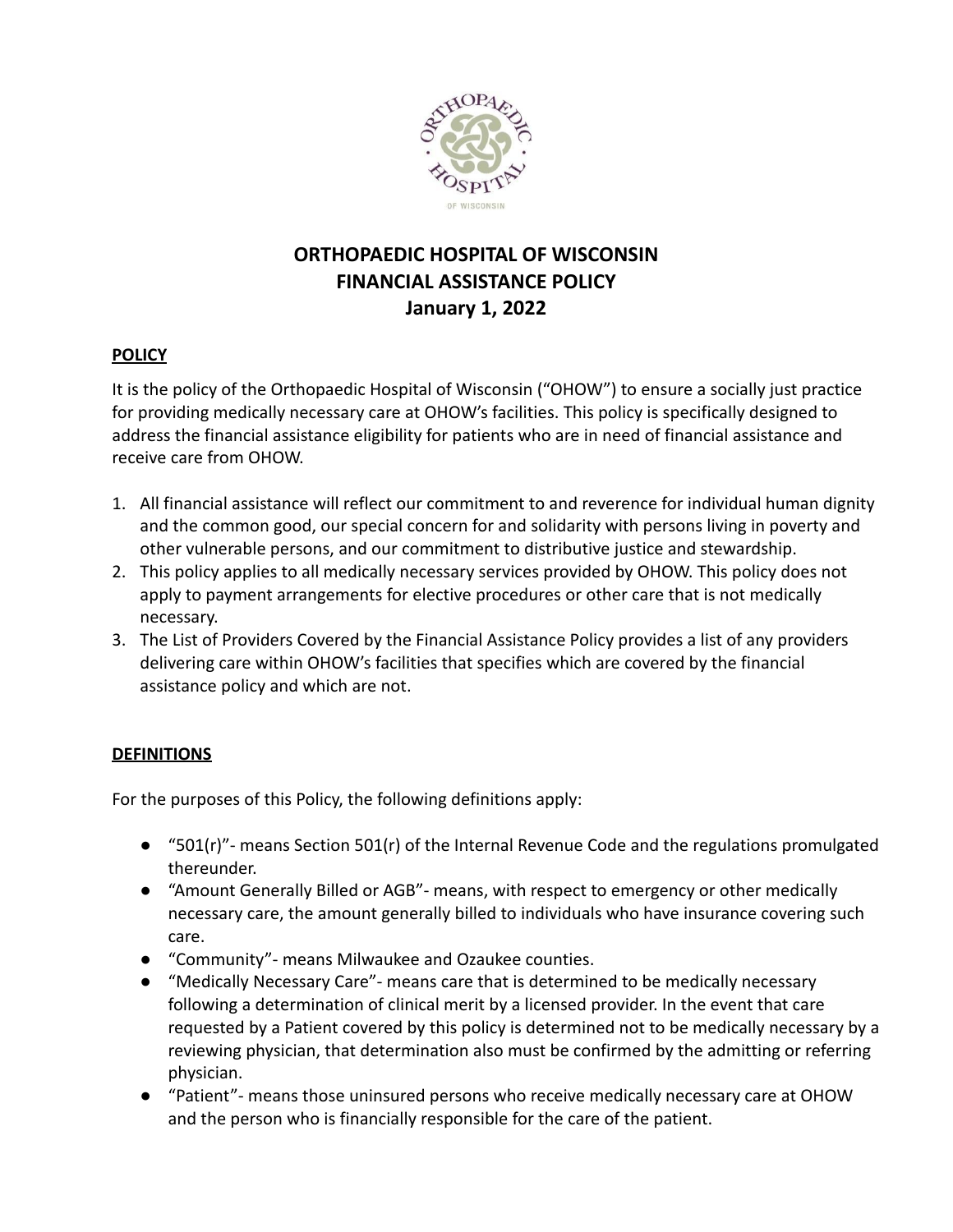#### **Financial Assistance Provided**

- 1. Patients with income less than or equal to 250% of the Federal Poverty Level ("FPL"), will be eligible for 100% charity care write off on that portion of the charges for services for which the Patient is responsible.
- 2. At a minimum, Patients with incomes above 250% of the FPL but not exceeding 400% of the FPL, will receive a sliding scale discount on that portion of the charges for services provided for which the Patient is responsible following payment by an insurer, if any. A Patient eligible for the sliding scale discount will not be charged more than the calculated AGB charges. The sliding scale discount is as follows:

|                 | Level of Charity Care Assistance & FPL % |            |            |            |            |            |            |
|-----------------|------------------------------------------|------------|------------|------------|------------|------------|------------|
| Famil<br>y Size | 100%                                     | 95%        | 90%        | 85%        | 80%        | 75%        | 70%        |
|                 | 250%                                     | 275%       | 300%       | 325%       | 350%       | 375%       | 400%       |
|                 | <b>PFL</b>                               | <b>FPL</b> | <b>FPL</b> | <b>FPL</b> | <b>FPL</b> | <b>FPL</b> | <b>FPL</b> |
|                 | <b>Income Level Not Exceeding</b>        |            |            |            |            |            |            |
| $\mathbf{1}$    | \$33,975                                 | \$37,373   | \$40,770   | \$44,168   | \$47,565   | \$50,963   | \$54,360   |
| $\overline{2}$  | \$45,775                                 | \$50,353   | \$54,930   | \$59,508   | \$64,085   | \$68,663   | \$73,240   |
| 3               | \$57,575                                 | \$63,333   | \$69,090   | \$74,848   | \$80,605   | \$86,363   | \$92,120   |
| 4               | \$69,375                                 | \$76,313   | \$83,250   | \$90,188   | \$97,125   | \$104,06   | \$111,00   |
|                 |                                          |            |            |            |            | 3          |            |
| 5               | \$81,175                                 | \$89,293   | \$97,410   | \$105,52   | \$113,64   | \$121,76   | \$129,88   |
|                 |                                          |            |            | 8          |            |            |            |
| 6               | \$92,975                                 | \$102,27   | \$111,57   | \$120,86   | \$130,16   | \$139,46   | \$148,76   |
|                 |                                          |            |            | 8          | 5          | З          |            |
| 7               | \$104,77                                 | \$115,25   | \$125,73   | \$136,20   | \$146,68   | \$157,16   | \$167,64   |
|                 | 5                                        | 3          |            | 8          | 5          | 3          |            |
| 8               | \$116,57                                 | \$128,23   | \$139,89   | \$151,54   | \$163,20   | \$174,86   | \$186,52   |
|                 | 5                                        |            |            | 8          | 5          | 3          |            |
| 9               | \$128,37                                 | \$141,21   | \$154,05   | \$166,88   | \$179,72   | \$192,56   | \$205,40   |
|                 | 5                                        | 3          |            | 8          | 5          | 3          |            |
| 10              | \$140,17                                 | \$154,19   | \$168,21   | \$182,22   | \$196,24   | \$210,26   | \$224,28   |
|                 | 5                                        |            |            | 8          | 5          |            |            |

- 3. Patients with demonstrated financial needs with income greater than 400% of the FPL may be eligible for consideration under a "Means Test" for some discount of their charges for services from OHOW based on a substantive assessment of their ability to pay. A Patient eligible for the "Means Test" discount will not be charged more than the calculated AGB charges.
- 4. Patients that are eligible for 100% charity care may be charged a nominal flat fee of up to \$0 for services.
- 5. Eligibility for financial assistance may be determined at any point in the revenue cycle and may include the use of presumptive scoring to determine eligibility notwithstanding an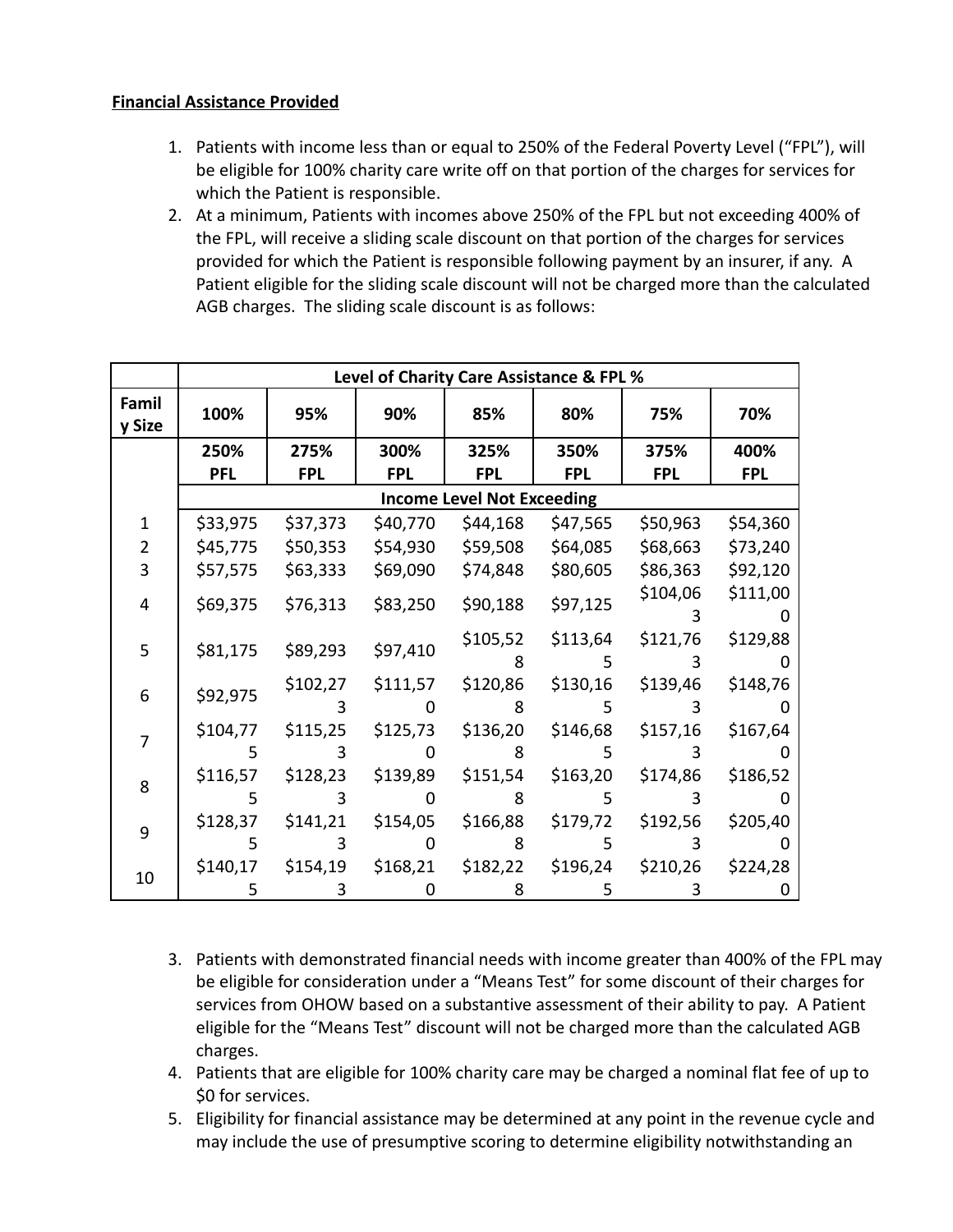applicant's failure to complete a financial assistance application ("FAP Application").

- 6. Eligibility for financial assistance must be determined for any balance for which the patient with financial need is responsible.
- 7. Obligations released through bankruptcy procedures will be classified as charity care. Release by bankruptcy will be considered adequate documentation that the guarantor qualifies for charity care.

#### **Other Assistance for Patients Not Eligible for Financial Assistance**

Patients who are not eligible for financial assistance, as described above, still may qualify for other types of assistance offered by OHOW. In the interest of completeness, these other types of assistance are listed here, although they are not need-based and are not intended to be subject to 501(r) but are included here for the convenience of the community served by OHOW.

- 1. Patients who are not eligible for financial assistance will be provided a 20% self-pay discount.
- 2. Patients who are not eligible for financial assistance may receive a prompt pay discount of 20%. The prompt pay discount may be offered in addition to the uninsured discount described in the immediately preceding paragraph.
- **3.** Uninsured and insured Patients with income greater than 400% of FPL may receive assistance based on a "Means Test".

## **Limitations on Charges for Patients Eligible for Financial Assistance**

Patients eligible for Financial Assistance will not be charged individually more than AGB for medically necessary care and not more than gross charges for all other medical care. OHOW calculates one or more AGB using the "look-back" method and including Medicare fee-for-service and all private health insurers that pay claims to OHOW, all in accordance with  $501(r)$ . A free copy of the AGB calculation description and percentage may be obtained by sending a request to:

> Orthopaedic Hospital of Wisconsin Attn: Chief Financial Officer 475 W. River Woods Pkwy Glendale, WI 53212

# **Applying for Financial Assistance**

A Patient may qualify for financial assistance through presumptive scoring eligibility or by applying for financial assistance by submitting a completed FAP Application. A Patient may be denied financial assistance if the Patient provides false information on a FAP Application or in connection with the presumptive scoring eligibility process. The FAP Application and FAP Application Instructions are available for hospital related services by calling (414)961-6803 or downloading documents from our website (ohow.com).

#### **Billing and Collections**